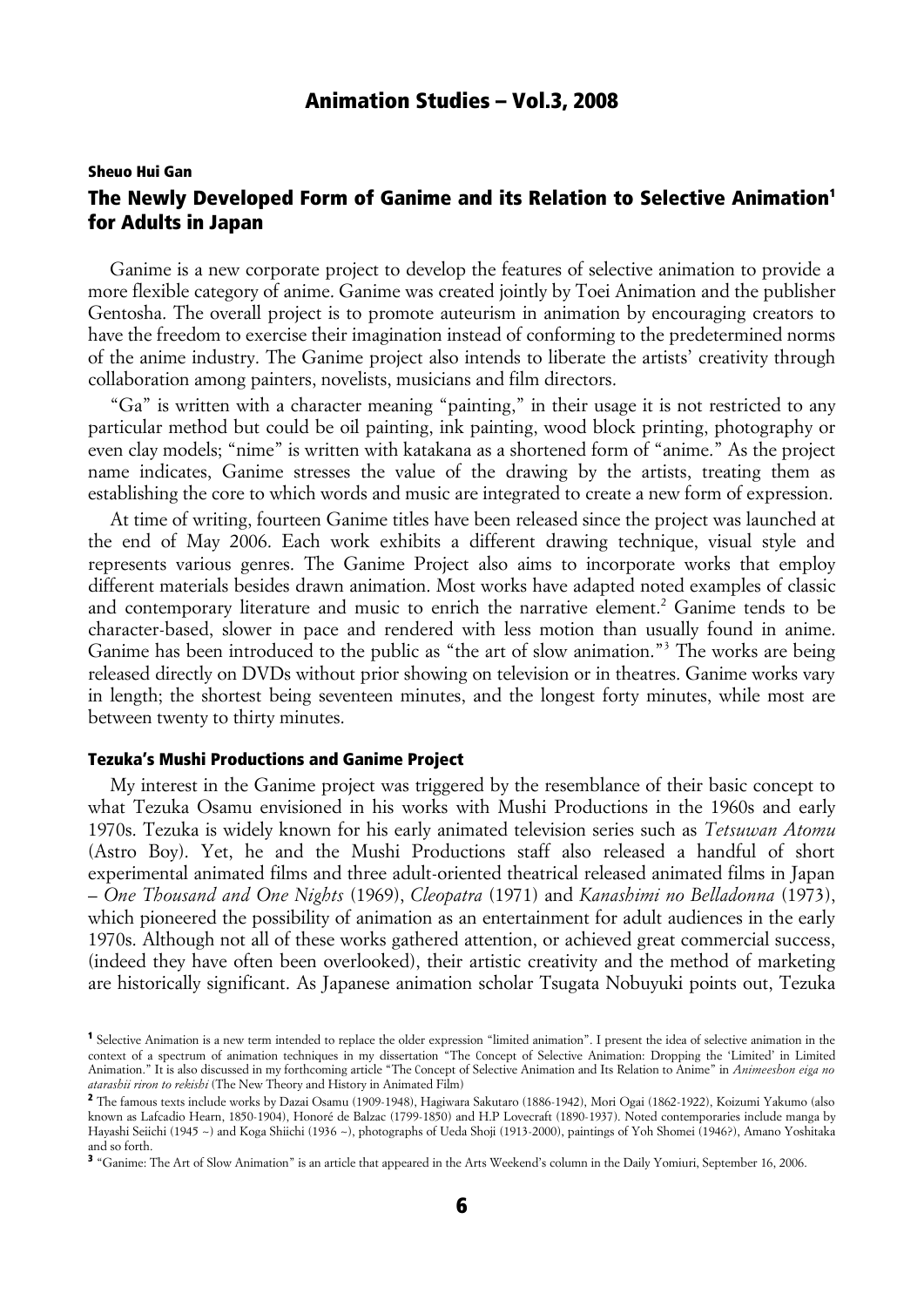and Mushi Productions have had an indispensable influence on shaping the fundamental characteristics of today's Japanese anime. Tsugata even suggests that Miyazaki Hayao and Oshii Mamoru, leading figures in Japanese animation today, built their styles and formats on the foundation of the commercial anime that Mushi Pro inaugurated.4

Even though he died two decades ago, Tezuka is still a highly celebrated figure in Japan today. Many animation text books and articles continue to emphasize how he and Mushi Productions matured the use of simplified expression (limited-cel animation) and complex narrative structures in manga and in animated films. These developments helped pave the way for Japanese anime to flourish in the succeeding decades. Ironically, it is not uncommon to find Tezuka and Mushi Productions blamed for the very same reasons, especially by animators from orthodox studios who had been trained to emulate animation from the Disney Studio. They considered Tezuka's animation to be poorly done, as the job of an animator was supposedly to employ a large number of cels to depict motion but not to move the drawings themselves.<sup>5</sup> Moreover, these critics often complained that Tezuka and his studio have established a low parameter for wages and aesthetics which still sabotage the Japanese animation industry.<sup>6</sup>

Today, however, such simplified expressions are common in Japan, as several generations have grown up with animated series on television where simplified expressions are standard. In addition, the international commercial success of anime in recent years has also increased their confidence that these expressions are effective, possessing a different aesthetic from the so-called full animation. It is this particular environment of Japanese anime that allows Toei Animation-Gentosha to come up with the Ganime project. It foregrounds the beauty found in the restriction of motion, suggesting it can be viewed as a modern version of *kamishibai* (paper drama).

Both Tezuka and the Ganime creators share the similar idea of assembling a group of artists to experiment with new techniques in order to establish a platform to restore auteurism for creators. Additionally, Tezuka and Ganime creators chose a similar approach to producing their works. The need to economize motion for Tezuka and Mushi Productions was mainly driven by their economic constraints that forced them to develop an aesthetics approach to this new mode of animation. Ganime creators view the engagement of stillness or focused motion as a stylistic choice that is made possible by the comparatively inexpensive techniques they employ. These creators explicitly express their confidence in the usage of minimal motion in their animated films as a means of enriching their visual performance. This attitude is very different from the apologetic tone which was so often found in Tezuka's statements regarding the use of the restricted movement in their early animated series. Nonetheless, both were highly motivated to produce works that emphasize creative freedom, artistic individuality and regard animation as a complex entertainment medium for an adult audience that enjoys emotionally serious and thoughtful works.

<sup>4</sup> I agree with Tsugata that there has been very little serious study of Mushi Pro and Tezuka's animation, as most research focused on Tezuka's *manga* with its wide range of themes, visual styles and influence on subsequent *manga*. Most current discussions of Tezuka's animation tend to be introductory and placed as supplementary to his *manga*. There is another significant breakthrough that is often overlooked. Tezuka and Mushi Productions' serious attitude to make animation was not limited to introducing animation for adults; they also inspired the use of more complex and meaningful subject matter in animation for children. Children's expressions and unsophisticated language were used to communicate a deeper content. Therefore, their significant contribution to the popularization manga adaptations in to anime should be reconsidered in light of a key feature – the introduction of more serious issues and mature qualities into a stereotyped children's genre.

<sup>5</sup> I am borrowing the phrase "moving drawings" from Thomas Lamarre's paper titled "From Animation to Anime: Drawing Movements and Moving Drawings" in *Japan Forum* 14(2), 2002. Lamarre used the phrase moving drawings to describe the technique commonly found in anime.

<sup>6</sup> Recently there have been a few efforts to re-evaluate Tezuka's achievements in animated films. Tsugata Nobuyuki's new book, Anime sakka toshite no *Tezuka Osamu – sono kiseki to honsitsu* (Tezuka Osamu as Anime Auteur: His Record and Essence, NTT Shuppan, 2007), is the first such book, and is a useful reference work on these aspect of Tezuka Osamu.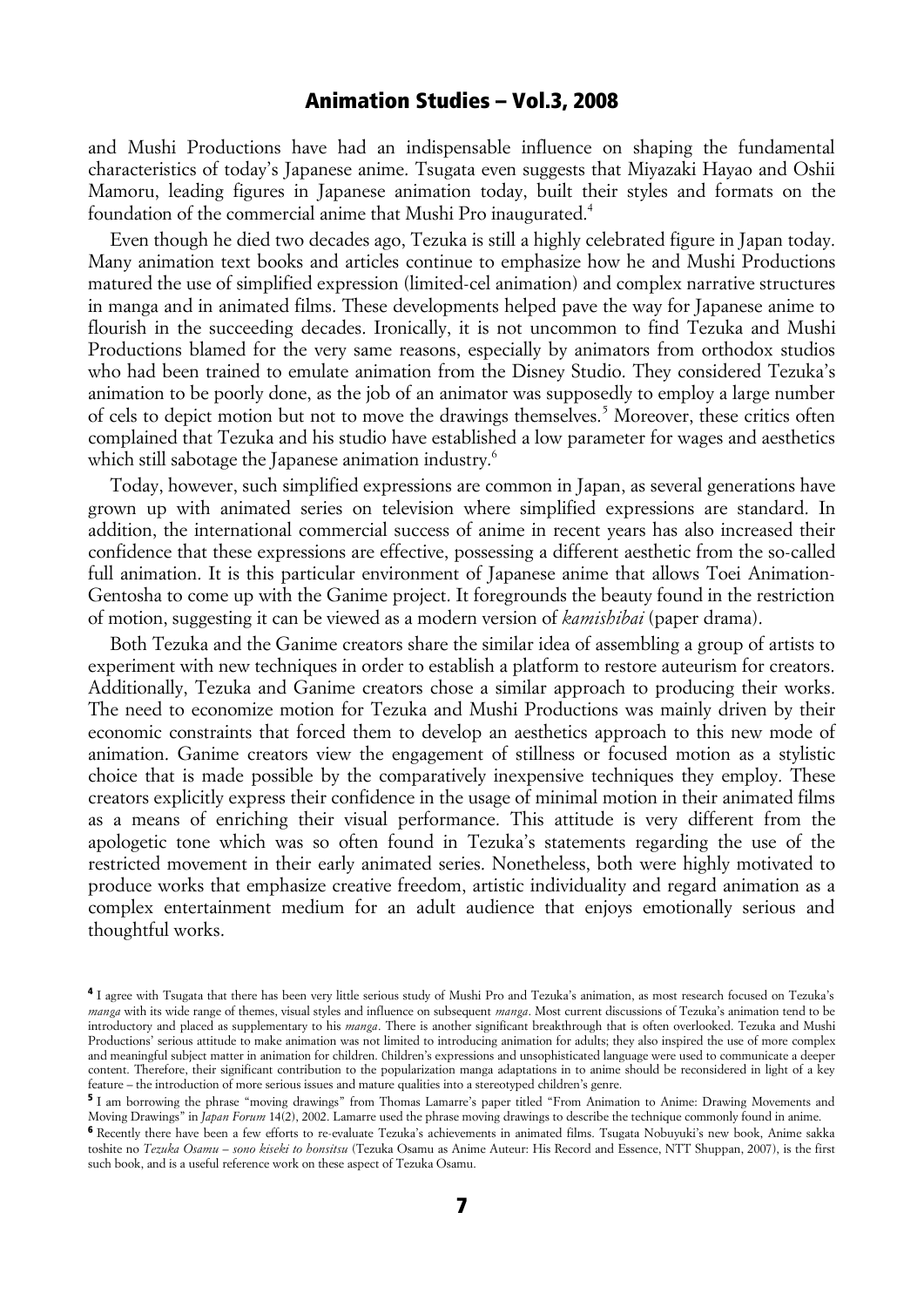Ganime presents a striking contrast with its understanding of the possibilities that lie in selective animation. The Ganime project emphasizes the expression of a unique personal style with a quiet atmosphere, generated by its slower pace. Some Ganime works do employ computer generated techniques to ease the production process, but they are mainly employed as a tool rather than an attempt to copy popular computer graphic styles. All these qualities have made Ganime an interesting sample to investigate the current alternative state of selective animation in Japan.

#### The Analysis of Ganime Works

In the following section, I identify the characteristics, current status and future potential found in three Ganime works. I have chosen two examples, *Fantascope ~ tylostoma* and *Tori no uta* (The Bird Song) by the illustrator Amano Yoshitaka, well known for his connection with Oshii Mamoru's *Tenshi no tamago* (Angel's Egg, 1985), the character design for the anime *Vampire Hunter D* (1985), and the image design for the *Final Fantasy* game among others. As Ganime advertising employs Amano's illustrations, looking at his works forms a good introduction to the overall ambition of the Ganime project. The third work examined here, *The Dunwich Horror and Other Stories*, is directed by Shinagawa Ryo, the editor of "Studio Voice" magazine and a film director with character design and artworks by Yamashita Shohei. This work illustrates the diversity of Ganime with its use of three-dimensional mixed materials which differentiates it from other drawn animations and computer-generated imagery. Furthermore, the main creators of T*he Dunwich Horror and Other Stories* are still in their 30s, revealing how this new generation handles focused motion and stillness in this unconventional format.

### Fantascope ~ tylostoma

*Fantascope ~ tylostoma* (2006) is a fantasy narrative about a man who has been condemned to wander in nothingness, only being allowed to come back to earth once every seven hundred years. During his current visit, he finds that the prosperous town he had known well had been replaced by a depressing vista of destruction. In these ruins, he encounters the only surviving person, a woman who looks like a prostitute. At her request, he starts telling his story. Very soon, the woman invites him to bed. Later, a shell he found under the woman's bed awakens a memory. She is actually the goddess whom he had fallen in love with long ago. She had agreed to let him murder her in order for him to obtain eternal life. He had attempted to kill her, yet in a few moments it had become clear that she could not be killed. Although both were disappointed, the



goddess gave him eternal life and disappeared with the sea shell. Back in the present, the woman tells him that she is the one responsible for arbitrarily destroying the world and she has long been waiting for him to come back for her. The man is shocked and once again attempts to take her life. He winds her hair around her neck and tries to kill her again, and yet, she reminds him that this will not work. Finally the man asks the woman to take his life, in order to liberate him from his tortured existence. She kisses the man and slowly inhales his breath,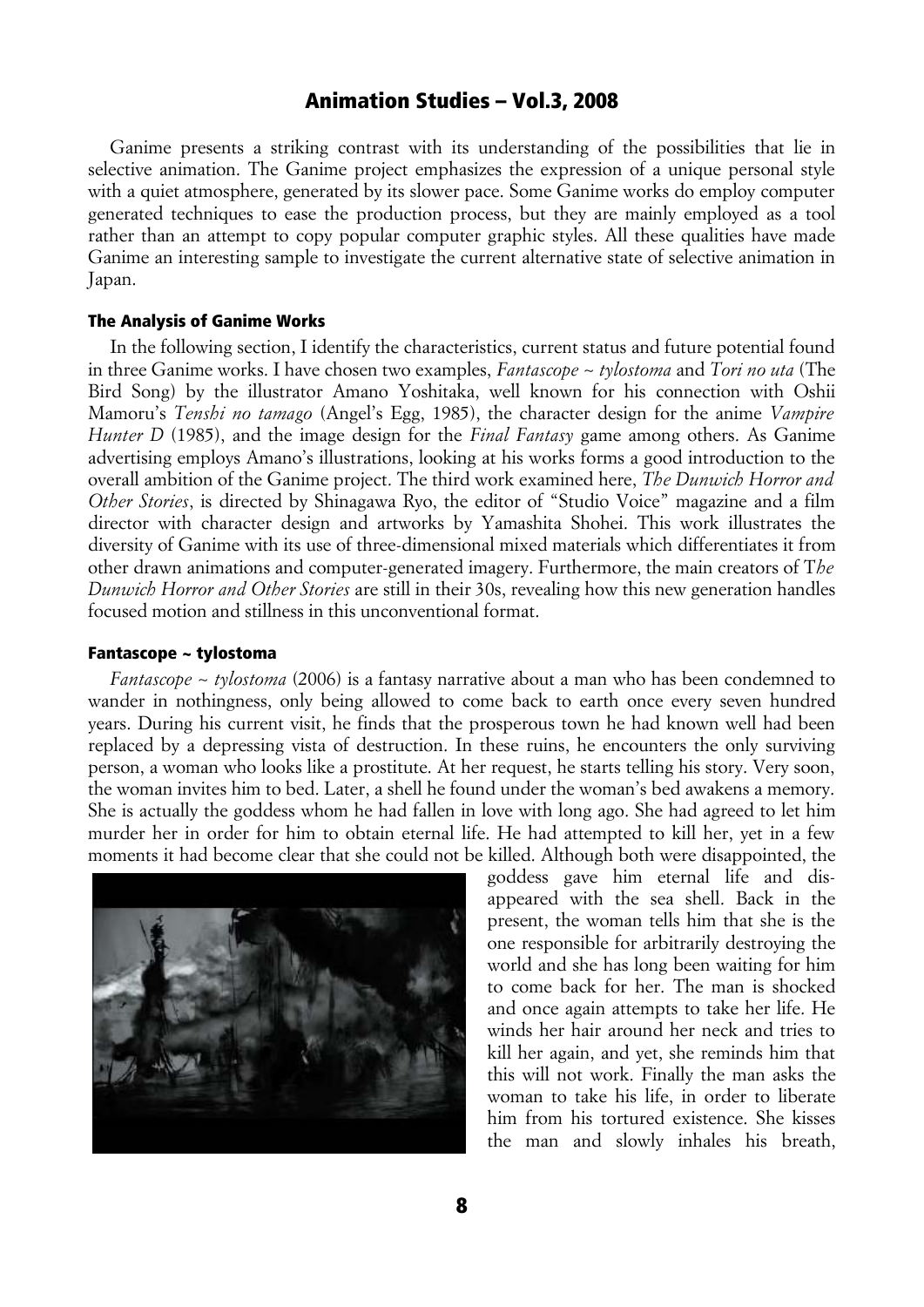

*Fig. 1 & 2 – Fantascope ~ tylostoma – Sumi-e drawings are mixed with live-action footage. Image courtesy of Yoshitaka Amano, 2005/Toei Animation Co., Ltd.*

gradually switching back to her youthful goddess appearance. She commits suicide after taking his life. In the end, we see the man being born again as a baby calling out "mother" to a woman that looks like the goddess.

Amano Yoshitaka is the key creator in *Fantascope*. He takes charge of all the *sumi-e* (traditional ink-and-brush painting in East Asia) style drawings and the original story, although it is directed by Kimura Soichi, known for creating commercials. This work is impressive with its black-and-white sumi-e style drawings, continual narrating voices, and the musical soundtrack that accompanies the still drawings.

The opening scene shows the creator Amano Yoshitaka sitting in front of his desk narrating a fantasy about a shell that he has had since childhood. Through his monologue the viewer learns that there have been many stories told about this type of shell, dealing mostly with death and eternity. These other stories, including "The Flying Dutchman," inspired him to create *Fantascope*, a narrative about a phantom ship coming and going between death and eternity.

Showing the actual creator in live-action footage, including several close-ups of his hand in the act of drawing before the narrative unfolds, creates an intriguing introduction that is reminiscent of some early animations. The famous opening sequence of Winsor McCay's *Little Nemo* (1911) is a good example. McCay is first shown in live-action footage talking with his friends in a club before the camera cuts to the performance of his animated characters. This comparison to an early animation draws attention to its different attitude towards the rendering of motion. In *Little Nemo*, the creation of fluid motion and metamorphosis of line drawings are the eye-catcher, as shown by the phrase "watch me move."

In *Fantascope*, on the contrary, stillness is used to increase the suggestiveness of the occasional motion. Most of the time, still drawings dominate each sequence. Occasionally, selected elements within these drawings such as hair, clothing or curtains in the background are animated in a

subtle manner. In most cases, the audience might not consciously notice these motions, yet they may sense their existence while attentively scanning the images. Even though these creators have the technology to portray more complex action, they chose to be subtle. Indeed, besides the minimal motion, the only distinct visual effect we see is the integration of smoke and fog with life-action footage and two dimensional *sumi-e* paintings. This combination creates a dreamlike state located between fantasy and reality. This visual design fits the nature of the narrative. The subtle motion amid stillness seduces the viewer into



9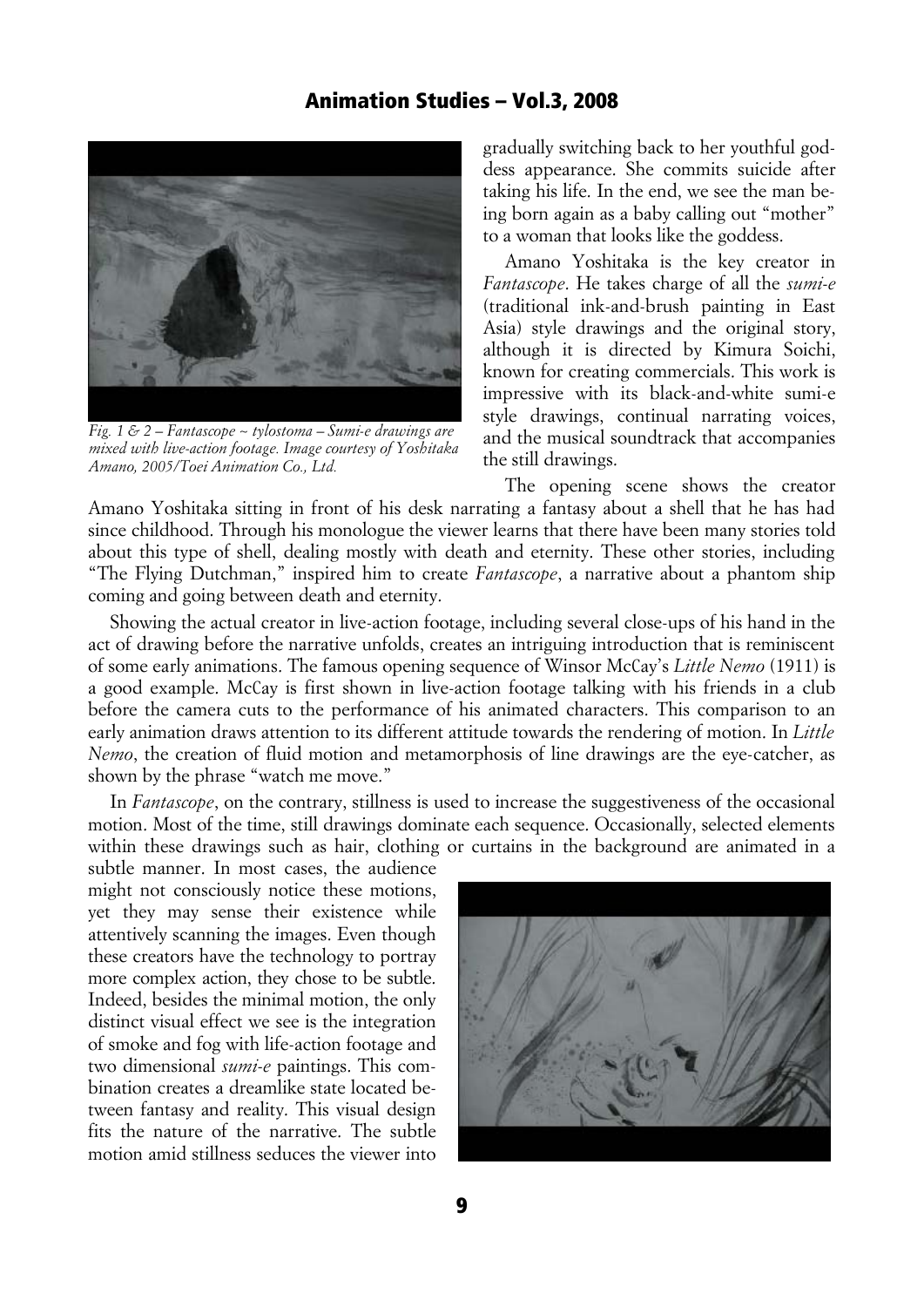enter a world opposite our everyday life that is filled with constant motion shown on the screens of computers, televisions, hand phones and many others.

The use of imagery in *Fantascope* is distinctly different from the common pattern in anime, which tends to shorten the length of each shot generating a sense of rhythm through fast cutting. There is no sign of motion lines often used to suggest speed or motion. Most of the camera angles are from eye level, framed with a mixture of full shots, medium shots and close-ups. Occasionally, there are limited panning and zooming in camera movements. These camera movements too were also rendered in a slower



*Fig. 3 & 4 – Fantascope ~ tylostoma – Hair movement is the only motion found in these shots. Image courtesy of Yoshitaka Amano, 2005/Toei Animation Co., Ltd.*

pace. In other words, the viewer often gazes at a still drawing of characters while hearing a lively conversation between them. This reduction of movement is more extreme than the common anime practice of only animating the lips when a character is talking. In short, the depiction of motion in *Fantascope* is developed from stillness, where following the low voice of the narration with the help of music, the viewer starts to "see" the still image as a smooth depiction through the viewer's imagination instead of focusing on literal action. In other words, the viewer is encouraged to dive into the narrative and imagine elements suggested by the imagery. Viewing Ganime is similar to the process of reading a *manga*, where active involvement and imagination play an important part in the whole process. There is an absence of conventional comical exaggeration as well as the festive atmosphere found in many anime. Overall, quiet mood and atmosphere pervade *Fantascope* from beginning to end.

Alterations of the contrast, lighting and other techniques guide the audience to focus on certain details of the drawing or stimulate the viewing process. For instance, the key color of *Fantascope* is grey. In the sequence where the man discovers the woman is actually the goddess he had once attempted to kill, he is showered with complex feelings. Through manipulation of the hues of the drawings, the author not only generates a subtle illusion of motion, but also successfully emphasizes the turbulent emotions of the man at this critical point. Generally, this approach is quite different from the typical image of anime where the character and scene are presented in consistent lighting and colour toning.

Regarding the aspect of depth, *Fantascope* lacks of a geometric perspective to suggest a realistic three dimension space, like many of those recent alternative anime.<sup>7</sup> The sense of depth is constructed through a compilation of a few different layers where the audience actually sees and feels the gap between these layers.<sup>8</sup> Even though this openness between layers does not contribute to the verisimilitude of the image, it still effectively invites the audience to an interesting visual perspective.

<sup>7</sup> A good example that utilized this attitude is demonstrated by *Gankutsuou – The Count of Mont Cristo*, a series of anime episodes produced by Gonzo, directed by Maeda Mahiro which originally ran from October 5, 2004 to March 29, 2005. There is an unusual sense of flatness in *Gankutsuou's* visual effects, even though the characters and backgrounds are all rendered in three dimensions. Furthermore, *Gankutsuou* employs an unusual visual style that employs layers of texture patterns in the characters' clothing, instead of standard coloring and shadowing.

<sup>8</sup> For further interesting and detail discussion of flatness in anime and "animetism," see "The Multiplanar Image" (120-143) by Thomas Lamarre in *Mechademia: Emerging Worlds of Anime and Manga*. Minneapolis: University of Minnesota Press, 2006.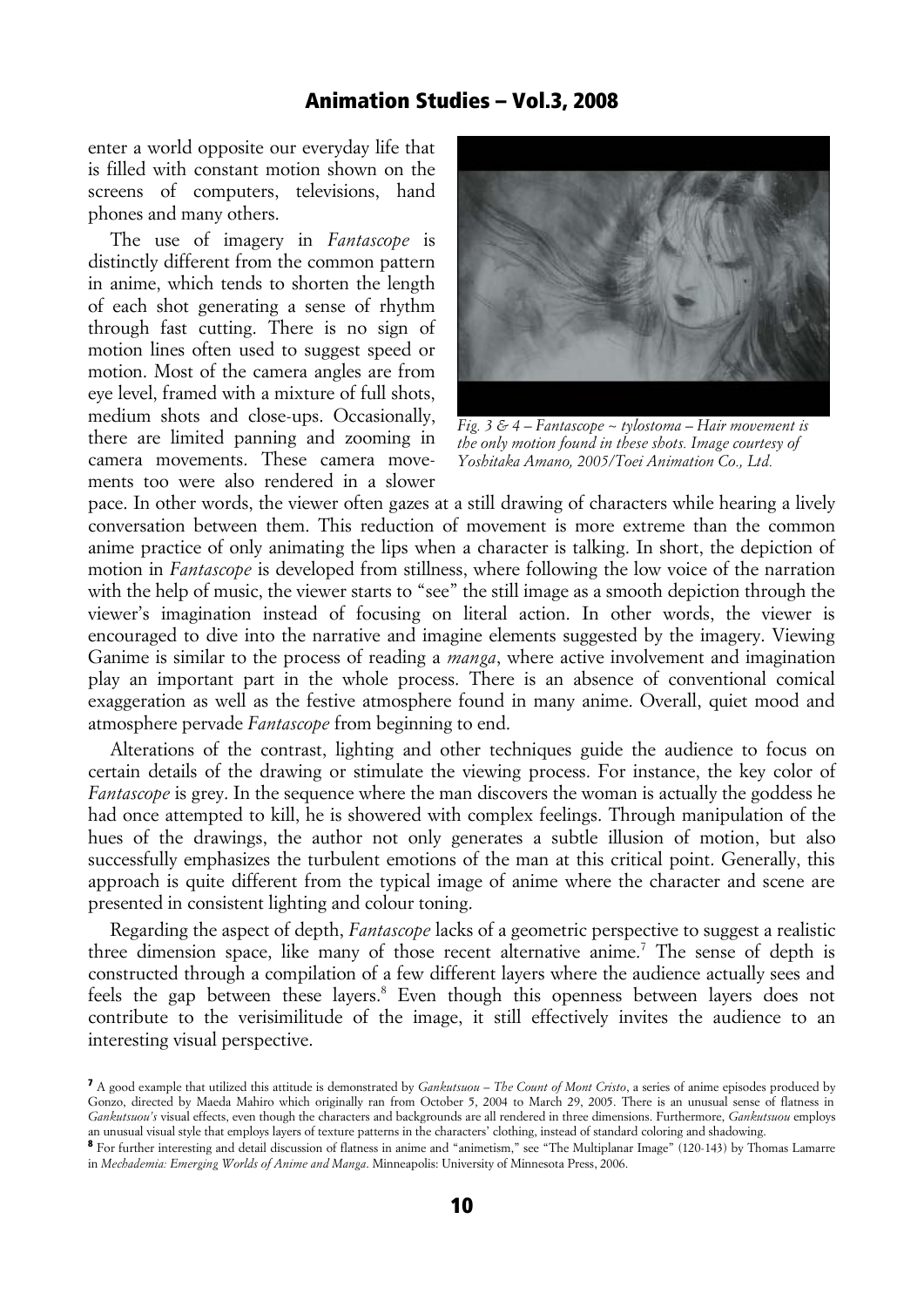The soundtrack also has a major impact on the narrative. Although the third person narration of the artist provides the audience information necessary to comprehend developments and is supported by conversation among the characters, music is used to enhance the key sentiments. Moreover, sound is also the key element in providing a lively flow to the overall narrative. Additional sound effects are used to suggest activity within the still drawing. The tone of the voices is rather different from those common in anime. The high pitch and child-like cuteness are replaced by a lower tone and a more inwardly poetic sensibility. Though, similar to many anime, *Fantascope* is heavily narrated and gives an impression that the work relies too much on the audio element to explain the narrative. Actually, the narrations could be further reduced and the story would still be conveyed through the stunning images.

In short, the character figure design and background design, both distinct from the so-called anime style, are the attractive features of *Fantascope*. The *kawaii* ("cute") aspects are replaced by a more adult and artistic touch which emphasize personal style rather than copying existing anime visual norms. Thus, the use of the cyclic motion and stillness in *Fantascope*, while quite similar to other anime, unexpectedly generate a new impression and visual experience. *Fantascope* is a good example to demonstrate how old techniques were used for new effects, a creative example of selective animation.

### Tori no uta

*Tori no uta* is an erotic fantasy of a boy's love for a girl he met in Shizuoka, Japan, around the late 1950s and early 1960s. It begins with a boy describing a sudden downpour. He meets a very beautiful girl in an eye-catching scarlet kimono, with a little green bird standing on her shoulder, while taking shelter from the rain at her home. Even though the girl promises him they will see each other again, he fails to locate her and finally leaves the town as an adult. Fifty years pass and the man goes back to his home town. There, he meets the girl again, unchanged despite the passage of years. The man returns to his youthful appearance, telling the girl that he wishes that they can always spend time together like this. Responding to his wish, the girl shows him a glass where there is miniature rainbow. This rainbow represents the dream of the boy. If he can tell her



his thoughts, and if he is sincere, the colours of the rainbow will be released back into the sky. When all of the colours are released, the two of them will be together forever. At times, during this long narration, their imagination seems to invade reality, and reality becomes their imagination. In the end, we see the boy walking hand in hand with the girl towards an unknown future.

In this work Amano created both the original story and illustrations and did the direction. The first impression of this work is its selective animation and the use of striking colours against an off-white background, the

dominant monologue, lyrical music and the careful placement of the narrative between fantasy and reality. The style of these illustrations shifted from his more western influenced earlier style to a more explicitly Japanese style of drawing figures and settings.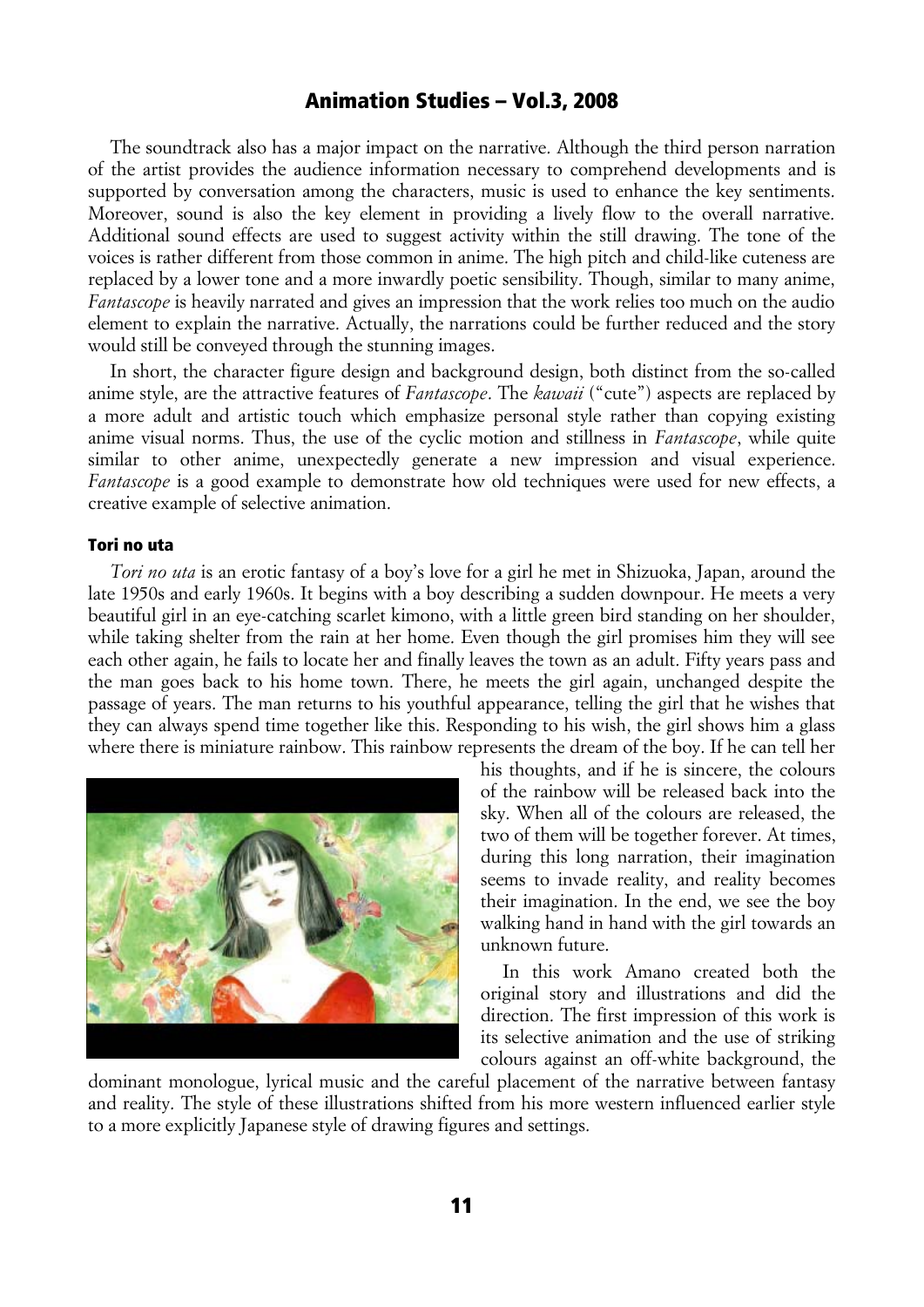The monologue again plays a vital role providing necessary information. The framing of the bird's-eye view moving slowly through live-action footage of smoke and zooming into the town where the boy lives provides an establishing shot similar to *Fantascope*, inviting the audience to



*Fig. 5 & 6 – Tori no uta. Image courtesy of Yoshitaka Amano, 2005/Toei Animation Co., Ltd.*

enter this imaginary world. Again, the voice here is not the typical anime voice but something more realistic as found in Oshii Mamoru's animated films.

Colour is used to differentiate the characters. For example, the boy and his surroundings are usually depicted in grey. Yet, the girl and her surroundings are shown in gaudy colours, especially her appearance in his imagination. Also, colour is used to express the character's inner emotion. For instance, when the boy relates that his memory of the girl has slowly faded from his mind, she is depicted in an icy blue. Depictions of them together are usually done in off-white tones. Amano also experiments with distorted perspectives to de-

pict dreamlike and surreal imagery. The distorted imagery resembles Salvador Dali's style and the shifting images of real and surreal drawing quite successfully catch the viewer's attention. This type of visualization of emotions is different from most anime. Even though there is no lack of surreal or dreamlike sequences in anime, Amano has interestingly designed and rendered his sequence with references to other artists.

Compared to *Fantascope*, there is more diverse camera work, including pans, tilts and dissolves instead of simple straight cutting. This element has added a more cinematic momentum and lively atmosphere yet it also draws *Tori no uta* back to a more mainstream construction of the images, like many other anime. Nonetheless, with its highly selective movement and relatively heavy usage of still images, the overall rhythm can still be considered slow, and the low monologue tone and soft conversation among the characters still contribute to its unusually quiet atmosphere.

The rendering of depth in *Tori no uta* is similar to *Fantascope*. We can easily distinguish the different layers which have been superimposed on each other in one image. The images do not look real. However, the exposure of the construction of depth between the layers is interesting as it invite us to explore the possibility of depth in a new cinematic manner.

### The Dunwich Horror and Other Stories

There are three short stories in this title, an adaptation of H.P. Lovecraft's short story with the same title. The first story, *The Picture in the House* starts with a traveller seeking shelter from the storm in an apparently abandoned wooden house. Later, the traveller meets the owner, an old white-bearded man. The old man shows an unusual fascination for an engraving in an old book depicting a butcher shop of the "cannibal Anziques." The old man speaks in such an uncanny manner that it strongly suggests that he hungers for a similar sensation and the taste of human flesh. The traveller grows more and more uneasy with the old man. Before the old man could finish his talk, blood starts leaking from the ceiling onto the book they are looking at. The story ends abruptly when lightning strikes the house and everything falls into darkness.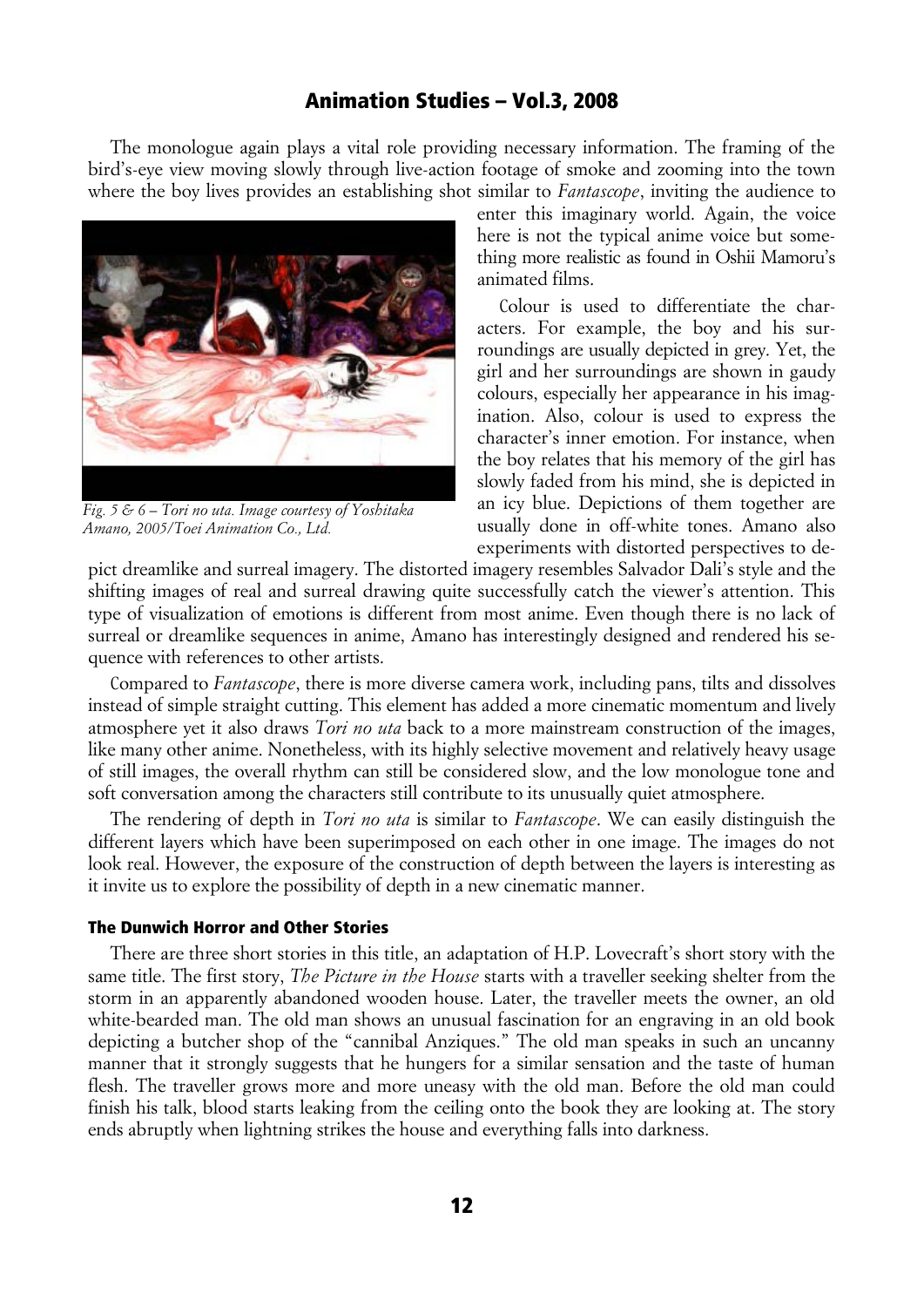As mentioned earlier, this work is the only three-dimensional work in the Ganime project that employs mixed materials. This work exhibits a more cinematic feel due to its use of extensive camera work such as a faster pace of pans, zooms and transitions. There is a greater variety of camera angles and changes between the subjective viewpoints of the traveller and the old man. The figures in *The Picture in the House* are designed to resemble human forms yet are less flexible. This aspect helps in developing the uncanny atmosphere that surrounds the characters. Mixed material and puppets/models have never become mainstream in anime. Indeed, they are seldom categorized as "anime" but more often been labelled as "animation."

In most scenes, changes are found in the characters' facial expressions. Yet, these changes are rendered subtly and selectively, and sometimes are rather hard to distinguish in the dim surroundings. Although the gestures and facial expressions of these models could have been rendered smoothly with the stop-motion technique, it was clearly not desired. The creator only selectively animated certain elements such as the eyebrows and some other small details of his models. For instance, in the scene where the traveller first enters the house, his eyebrows are animated to rise slightly due to the dusty and ghostly atmosphere of the house. However, there are few distinctive facial expressions of the traveller in the following shots.

The next observable changes are when the traveller raises his eyebrows higher while listening to the old man's uncanny fascination for the butcher shop. The most dramatic change in the traveller's facial expression is towards the end of the narrative when he tilts his head down and his eyebrows are intensely wrinkled, reflecting his uneasy feelings towards the old man while he watches blood leaking from the ceiling. It is true that the changes of the eyebrows are minute, but due to the focused attention on the slight move-



*Fig. 7 & 8 – The Picture of the House. Image courtesy of Spleen Films/Air Inc./Toei Animation Co., Ltd.*

ments of the eyebrows, the impact is strong. The restriction of facial expression is common in puppet animation. However, the director has further minimized the motion of his figures and, unlike the common pattern in Japanese puppet animation, he painted the clothes instead of dressing the figures with fabric. As a result of this process of reduction, the rigidity of the figures has effectively emphasized the alarming emotions of the character.

There is a mixture of reality and fantasy found in the overall construction of the models. The landscape details, including the muddy roads, rocks and sand, are all constructed realistically as are the wooden house and its interior. However, these realistic three-dimensional settings are placed against a flat-painted sky where the paintbrush strokes clearly expose the unreality of the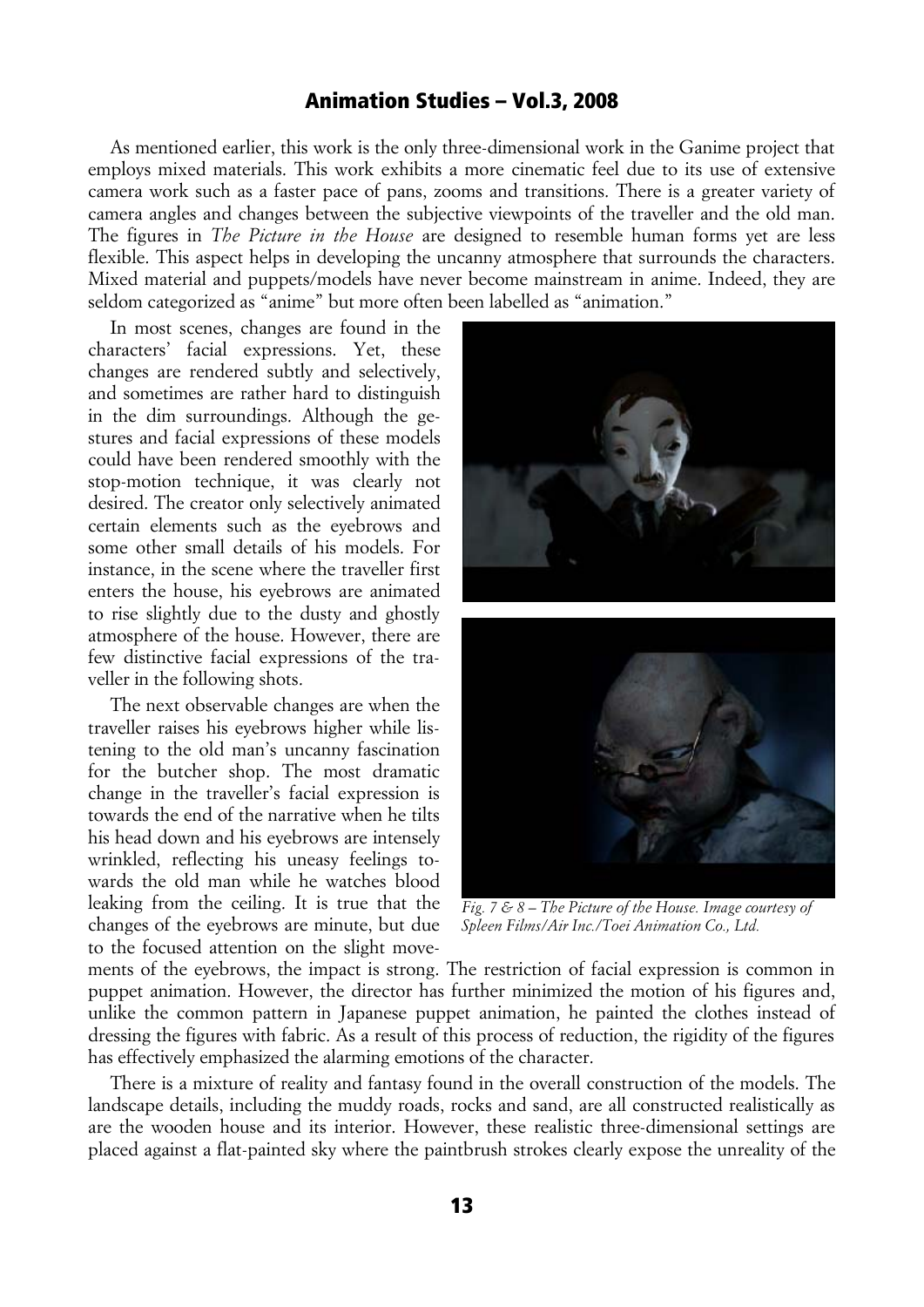set up. This generates an interesting contrast between the lifelike surroundings with their ambient atmosphere (such as the effect of the foggy weather, rain or the dusty room) and the artificiality of the brushwork. This contrast is enhanced by the difference in the human forms with their freely hand-drawn hair, beards and facial expressions; the unnatural whitishness of the characters' skin color, as well as the texture of their skin suggested by the texture of the materials employed.

The design of the sound corresponds to the context in which it appears, for instance the sound effect of the rain, the footsteps, and the cracking sound of the door. The design of the diegetic and non-diegetic sound is similar to those in live-action films. However, the old man's voice is the only voice in the later part of the film. Although the majority of scenes are of the old man's conversation with the traveler, only the old man's voice is presented to the audience, hinting at his survival. These mixed realistic and unrealistic presentations intrigue the audience leading them into this unconventional space.

#### Ganime and Selective Animation

Okada Toshio,<sup>9</sup> anime producer, author, co-founder and former president of the production company Gainax, comments that Ganime is a movement that emphasizes a return to the individualism of the creator. He comments that although Tezuka Osamu started "limited animation" and the cel bank system to limit the cost of producing animated television series, complex narratives and unique styles of directing were used to balance the stillness of the imagery. The finished animations were exported to foreign countries, emphasizing profits gained by controlling the copyright.

Continuing this trend in the 1980s and 1990s, the construction of anime marketing through the categorization of works directed towards different age and interest groups is still intensifying today. Current anime creators are still constrained by marketing restrictions where the main rule is to make profit and auteurism is no longer an important element. Okada went on to contrast the career of Tomino Yoshiyuki, a talented anime director, who has been restricted to *Mobile Suit Gundam* series, with the internationally famous Oshii Mamoru who was able to direct *The Amazing Lives of the Food Grifters* (Tachiguishi Retsuden, 2006),<sup>10</sup> even though it was not financially successful.<sup>11</sup>

Okada says the Ganime project can be seen as an extension of the new trend represented by Shinkai Makoto. In 2002, Shinkai's Hoshi no koe (The Voices of a Distant Star) attracted attention by proving that it is possible to create anime by oneself, presenting an alternative to the existing anime production system in Japan. Shinkai adopted anime's typical visual norms (particularly the drawing style), combining them with his atypical narrative setting to produce a love story. Even though his story involves a lot of fighting scenes, the emphasis is placed on the sensitive depiction of the inner emotions of the protagonist. This gives more depth and enjoyment through identification with the characters and poetic environment instead of the conventional fast pacing and flashing explosions typical of this genre. Besides its anime norms, the beauty of Shinkai's Hoshi no koe is derived from careful observations and photographic-like details

<sup>9</sup> Okada Toshio is considered a leading authority on *otaku* culture. He lectured on the topic at Tokyo University from 1992 to 1997. His books include *Bokutachi no sennou shakai* (Our Brainwashed Society) published in 1995 and *Otaku-gaku nyuumon* (The Introduction to Otakuology) published in 1996.

<sup>&</sup>lt;sup>10</sup> Despite what the official English title is, I think *Biographies of the Distinguished Masters of Noodle Eating* might be an attentive translation nearer to the meaning in the Japanese title. In this recent film, Oshii employs photography and CG to produce the effect of selective animation.

<sup>1 1</sup> See Okada Toshio's article in *New Media Creation – Jisedai kurietaa no tame no shinmedea ganime* (New Media Ganime for the Creator of the Next Generation), published by Gentosha, 2006: 10-17.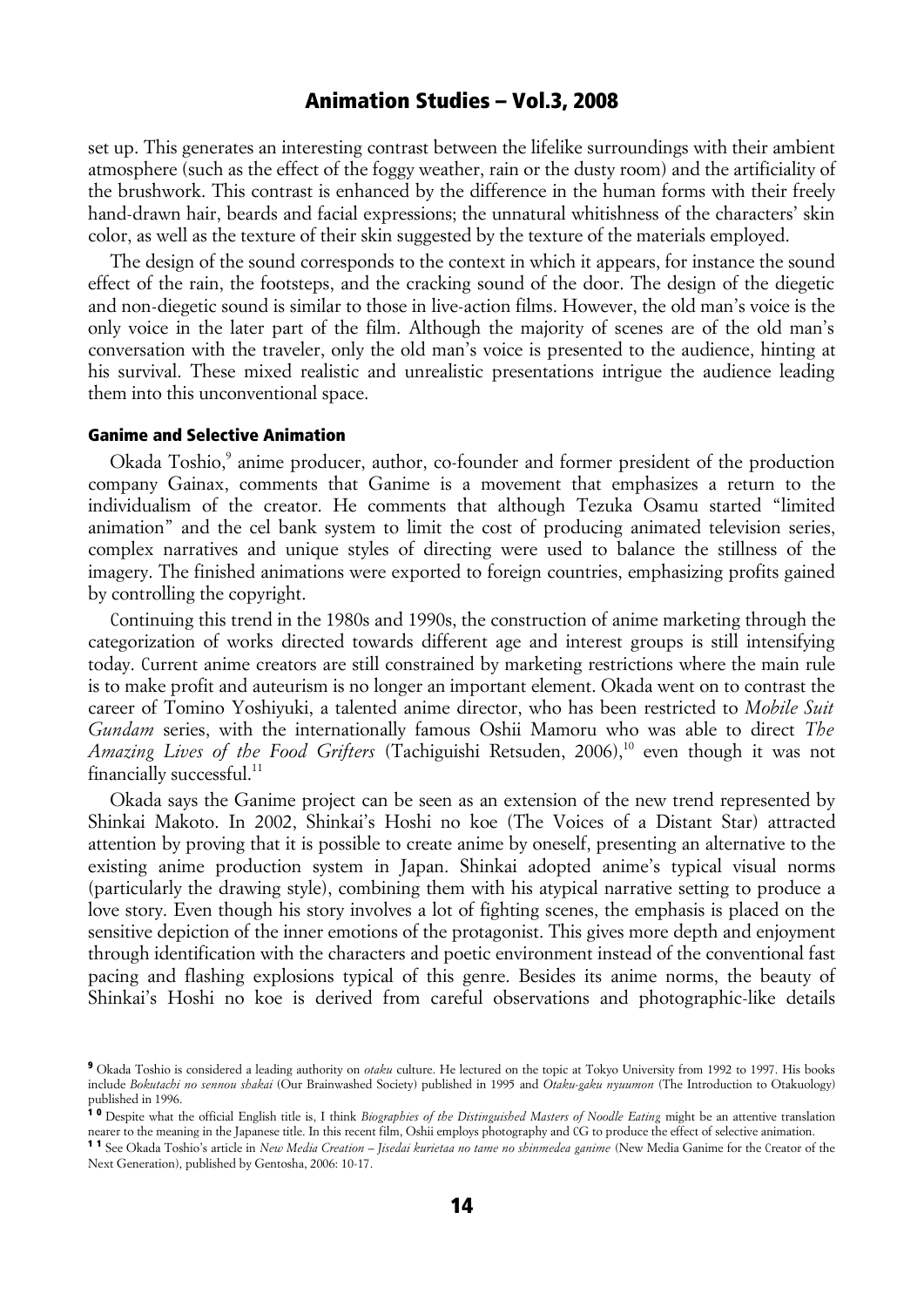depicting the common sights and sounds of everyday life; for example, the signal of a railroad crossing, a signboard in front of a convenience store, advertisements found in the bus station and train, hand phones and the sound of cicadas.

Ganime's expression takes simplification farther than Shinkai's, as an exploration of the nature of the anime medium. Okada also thinks the mission of Ganime is to shorten the distance between creator and audience, similar to the function of the special comic market for *doujinshi manga* fanzines. For example, Ganime is a platform for established artists to experiment beyond their usual style, or simply display their interests without much interference. On the other hand, for those who have yet to establish their own name, Ganime can be an excellent medium to exhibit their talent and gain attention. They can try to achieve genuine expression and an auteurist viewpoint rather than focus on the perfectionism of animation professionals.<sup>12</sup>

Okada's sharp observations recognize the distinctive quality and possibilities of Ganime as an excellent platform for the creators to explore and to experiment with a visual world that does not need to conform to any set of rules. Amano also expressed the same opinion in an interview, "... with Ga-Nime, I'm the only artist involved. Furthermore, by disregarding what is known as the standard, and drawing unrequired imageries, I was able to discover new things from this process."13

Setting aside the marketing and commercial intention of Toei-Gentosha, the launching of the Ganime project is extremely interesting. The Ganime project as a whole is trying to avoid many of the popular clichés in anime in order to explore new models of expression and visualization. That cyclic motion can be eye-catching if used creatively was shown in *Fantascope* and *Tori no uta*. The intense personal style such as the *sumi-e* style drawing in *Fantascope* and strong Japanese style imagery in *Tori no uta* has become a selling point. The integration of two-dimensional drawings and three-dimensional visual effects powerfully construct a quiet dreamlike atmosphere which is not based on the fluidity of the mediatory drawings found in full animation.

Similar treatment can also found in *The Picture in the House* despite its unusual mixed materials instead of drawn animation. The character figure designs for *The Picture in the House* generated a style that is significantly different from the usual anime and successfully created an interesting approach. Furthermore, the selective approach which usually animates facial expressions and poses other body parts in still gestures skillfully incorporates metaphors of the characters' inner state. This technique generates a stronger impact by focusing the viewers attention when they are moved at the right moment, as in the above example of the old man's eyes.

Ganime looks like a mixture of television anime series and feature-length animation, a combination of selective animation with the detail and higher quality of drawings found in the best theatrically released animation. However, Ganime targets an older, mature audience who wants something beyond the stereotyped formulas of anime. This audience enjoys film, literature and music, with their complicated imagery and mature narratives.<sup>14</sup>

<sup>1 2</sup> Okada 2006 p.17.

<sup>13</sup> An online interview with Amano conducted at August 20, 2007 by Sawakama Keiichiro. Phofa.net (Phenomena for art); http://www.phofa.net/feature/2007/07/0707eng.html

<sup>1 4</sup> Comparing a Ganime DVD priced 3129 yen to a thirty-minute DVD anime series, which usually ranges from 6300 to 8190 yen (occasionally discounted) per episode, the price of Ganime is actually much cheaper. Whether there is a sufficient audience for this new mode remains to be seen.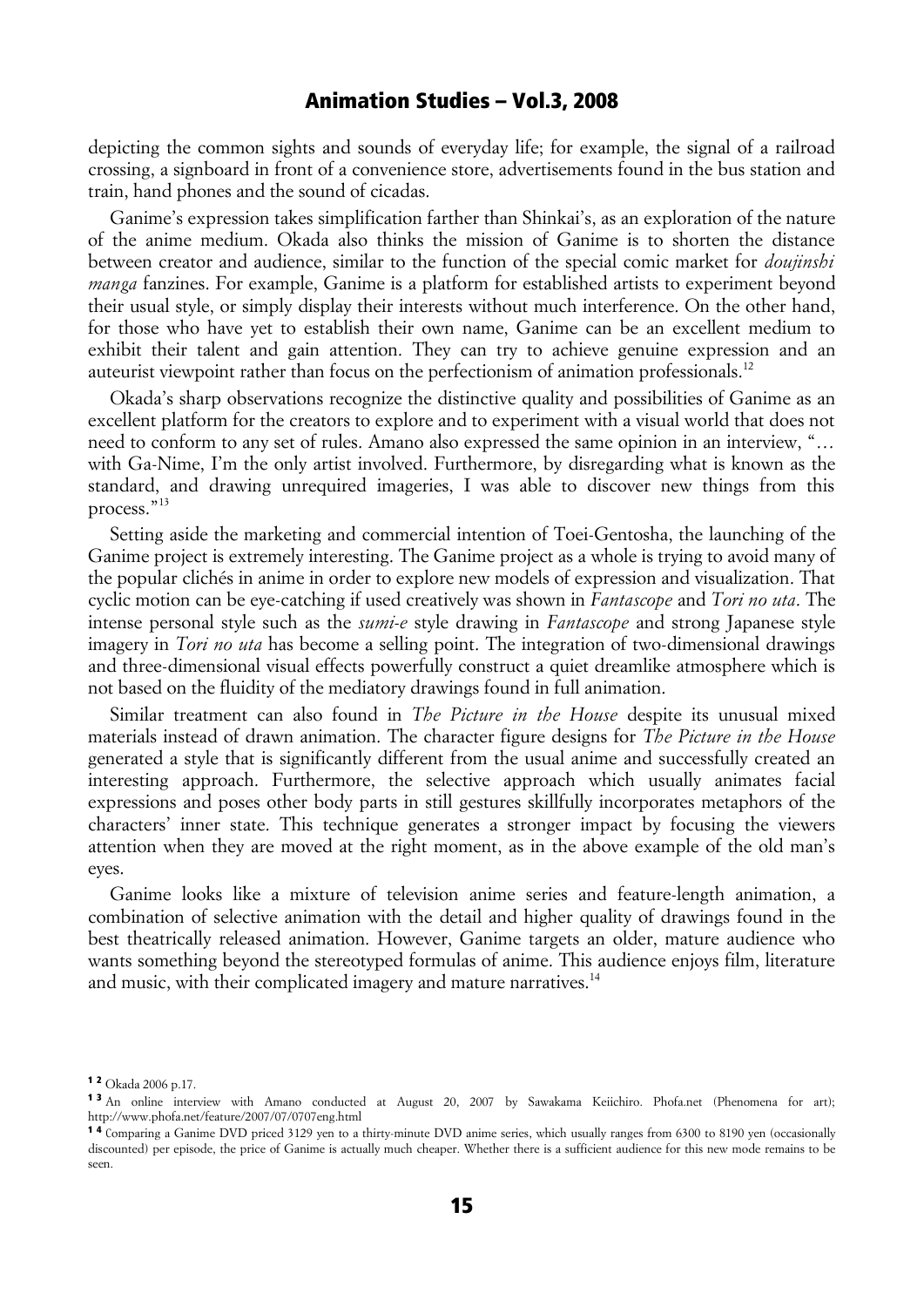There has not been much discussion centred on Ganime in animation-related magazines.<sup>15</sup> This lack of media coverage leads to the question of who is associated with this project. Looking at the essays in the 2006 book about *Ganime – New Media Creation* published by Gentosha, most contributors are from the fields of media, art criticism, literature, and popular culture. There is an unusual absence of film and animation-related specialists. A similar tendency can also be found in Ganime works. For instance, there are only a handful of anime people as most creators are from fields such as commercial directors, MTV directors, movie directors and artists. This unusual absence of anime regulars shifts attention to some other aspects of Ganime. Almost all Ganime titles have very high quality imagery whether they are drawings, engravings, photographs or CGI images. However, it is true to say that not all of them are presented in an interesting manner nor fully experimented upon in stretching the possibilities of the medium. Some of these great images were simply "edited together," without deeply considering the purpose of employing stillness or motion, or their relation to the audio element. Therefore, these weaker examples do not break free from an amateurish look.

In the late sixties, Tezuka and Mushi Pro had employed comic gags and eroticism, and later employed a combination of avant-garde art and literature in order to attract an adult audience. Ganime in the twenty-first century tries to incorporate artists from different fields while also stressing elements of literature and music applied to high quality imagery with selective animation. Although the Ganime project has yet to achieve its goal, which is to break free from the current established anime pattern of industry and aesthetics, there is no doubt about its potential to attract creators who are interested in experimenting with the medium. In addition, the recent "call for entries" announcement on the Ganime project website<sup>16</sup> opens up the possibility for new artists to create work with the financial backing of Toei Animation and with its powerful distribution network.17 This project is unique as an experimental venue financed by a major production company. It has the potential to extend the existing boundaries of animation, reaching a new audience through mainstream distribution channels.<sup>18</sup> At the same time, it may also stimulate viewers to explore the new territories of animation. Ganime may not be the immediate answer to the current problem of the anime industry and it is also true that many Ganime creators are still influenced by the existing anime formats. Yet, these contemporary creators are once again trying to break free from the traditional pattern found in anime production, much like Tezuka's attempt in the late 1960s. It remains to be seen whether they will finally be able to create an enduring creative future and spur new developments in anime.

The use of selective animation is not an uncommon visual expression in the contemporary anime product. Indeed, there is no lack of quality works that have employed this visual expression creatively. Anno Hideaki's (the creator famous for his *Neo Genesis Evangelion*) popular anime series *Kareshi kanojo no jijo* (His and Her Circumstances, 1998) is one of the good examples. The recently well received anime series by Mitsuo Iso, *Dennou coiru* (Coil – A Circle of Children. 2007) is another such work. However, it is easy to observe that the creative usage of selective animation is not a common standard in anime.

<sup>15</sup> Nevertheless, the July 2007 issue of *Animeeshon nooto – How to Make Animation Featuring Top Creators & Workflows* featured a special interview with Amano Yoshitaka. They also used Amano's female protagonist from *Tori no uta* for the front cover image.

<sup>1 6</sup> Retrieved on June 18, 2007 from http://www.Ganime.jp/apply.html. It is obvious that Toei-Gentosha tries to explore new approaches and new market by recruiting of new talents with the Ganime project, with a minimum investment risk.

<sup>1 7</sup> So far, the crucial financial aspect has yet to be clearly described by Toei-Gentosha.

<sup>&</sup>lt;sup>18</sup> On the Toei Animation official website, they advertise the Ganime project advertisement with eve-catching imagery that portrays styles different from other Toei's productions. See http://www.toei-anim.co.jp, retrieved on June 19, 2007.